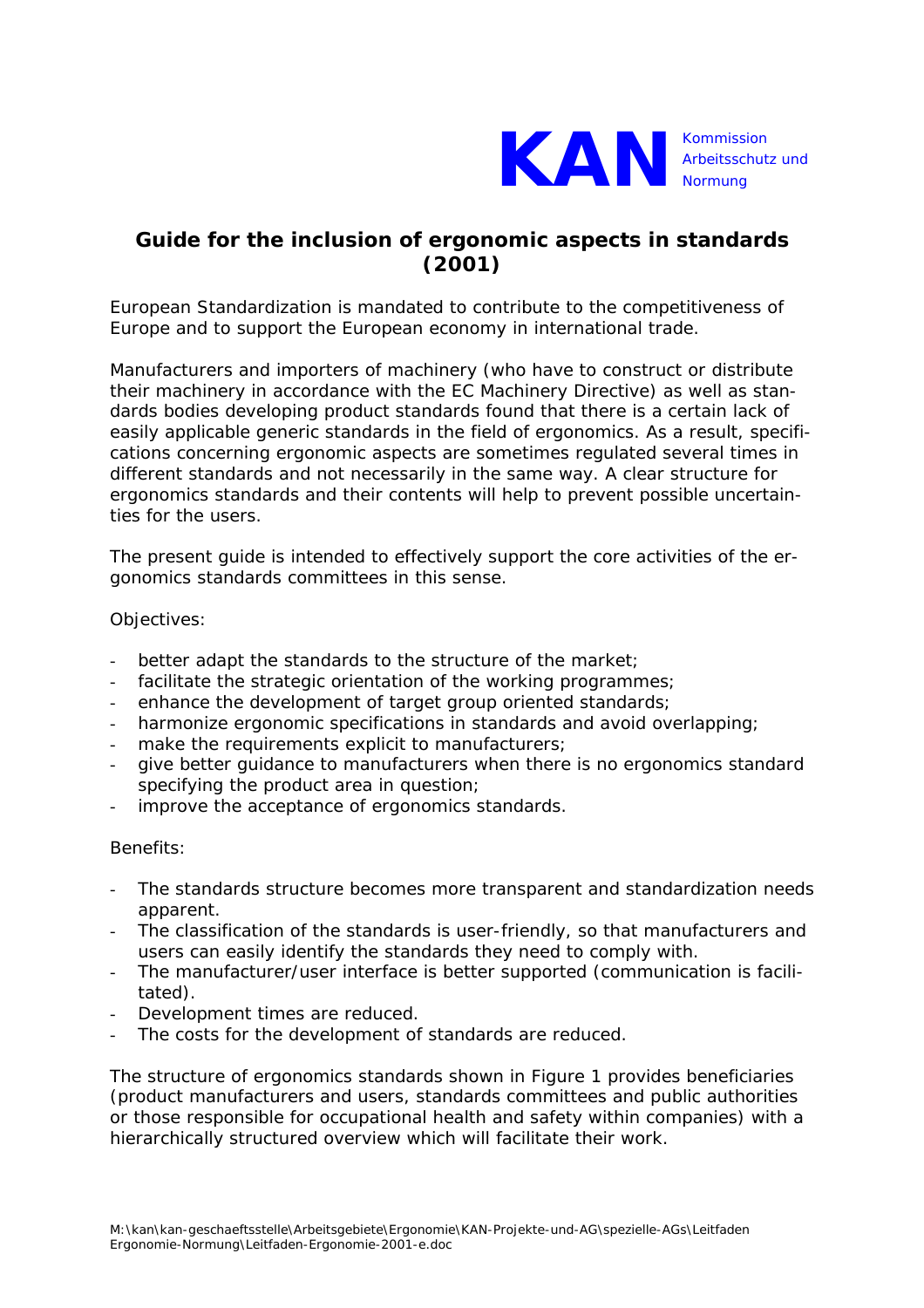| Type of standard      | Contents                                                                                                                                                                                                           |                                                                                                      |
|-----------------------|--------------------------------------------------------------------------------------------------------------------------------------------------------------------------------------------------------------------|------------------------------------------------------------------------------------------------------|
| Basic standard<br>(B) | Human characteristics, stress/strain as well as me-<br>thods to describe them (measuring and test methods,<br>terminology), general principles (as guidelines) for<br>the development of basic and group standards |                                                                                                      |
| Group standard        | Product groups <sup>1,2</sup> (GP)                                                                                                                                                                                 | Work systems <sup>3</sup> (GW)                                                                       |
| (G)                   | Quantitative and qualita-<br>tive ergonomic require-<br>ments, measuring and<br>test methods, guidelines<br>for the application of GP<br>standards in product<br>standards                                         | Qualitative design infor-<br>mation for work systems<br>without setting limits,<br>measuring methods |
| Product standard      | Products                                                                                                                                                                                                           |                                                                                                      |
| (P)                   | Integration of ergonomics<br>data from B and GP into<br>specific product stan-<br>dards;<br>drafting mostly not done<br>in ergonomics TCs                                                                          |                                                                                                      |

Fig. 1: Structure for the contents of ergonomics standards

It is not the aim of the structure to force existing standards into a bureaucratic pattern. During the revision of standards that constitute a mixture of several levels or columns of the concept, efforts should be made to separate the different kinds of contents in accordance with the structure.

The three levels of the concept structure – in particular in the field of product standardization – are similar to the levels used in machinery standardization (A, B and C standards). A standard can, however, have the character of a basic standard with regard to machinery standardization and at the same time be classified as a product group standard with regard to its ergonomic contents (a typical example is DIN EN 614 – Part 1).

**Basic standards (B)** on ergonomics should contain data and measuring methods which describe human beings without making reference to the design of a particular product group (or product) or the work environment. This includes anthropometric, biomechanical, physiological and psycho-mental data and their acquisition as well as terminological definitions and descriptions of general principles for the drafting of such standards. (A standard which, despite its grouprelated title "safety of machinery" is quite typical for this level is DIN EN 547,

<sup>-</sup>*1 Products within the context of this concept are material as well as immaterial products (e.g. software)* 

*<sup>2</sup> Product requirements (reference to art. 95 of the Amsterdam Treaty)* 

*<sup>3</sup> Design of the work environment (reference to art. 137 of the Amsterdam Treaty); "work systems" is to be understood here in accordance with the definitions provided in ISO 6385 and DIN 33400.* 

M:\kan\kan-geschaeftsstelle\Arbeitsgebiete\Ergonomie\KAN-Projekte-und-AG\spezielle-AGs\Leitfaden Ergonomie-Normung\Leitfaden-Ergonomie-2001-e.doc